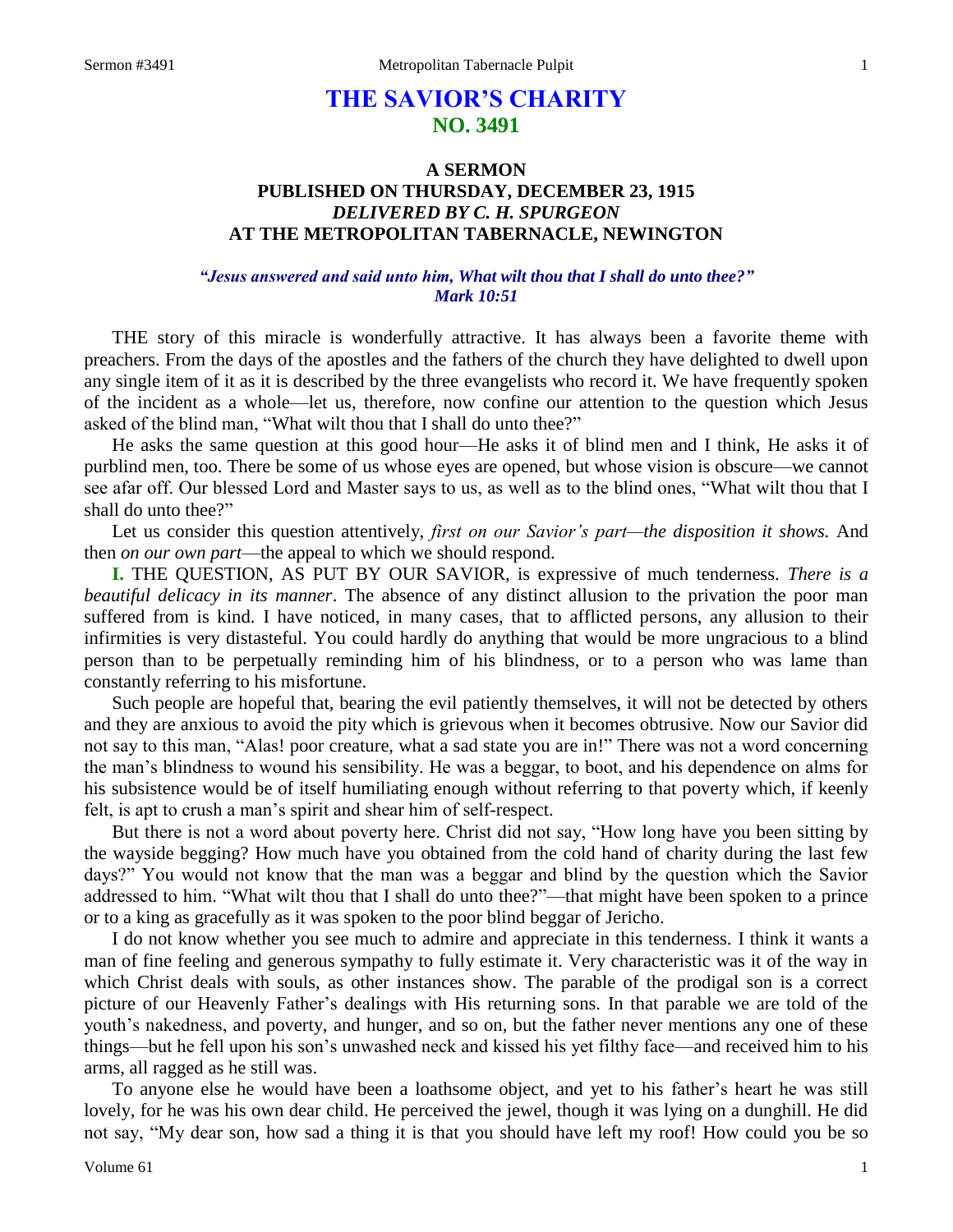foolish as to spend your living with harlots? Alas! my dear son, to what a degradation have you been brought in feeding swine." No, there must be no sort of allusion at all to the plight in which the prodigal youth returned. He was acknowledged and welcomed just as he was—in his sinnership.

Neither does the Gospel of Jesus Christ come to you with taunts and upbraiding, continually reminding you of your sin. That is the work of the law. The law is like a sharp needle. It must go through the fabric and draw after it the silver thread of the Gospel. But the Gospel's message is not so much about your sin as it is about the remedy for it, and when it comes to deal with your sin, it deals less with it as a crime than as a disease.

It looks upon it as an affliction. It takes the most merciful view that is possible—and how little does it say to you even of disease? It gives you many invitations, "Ho, every one that thirsteth." Nothing about sin there. "Come unto me, all you who labor and are heavy laden." Nothing about sin there. You remember that hymn of Rowland Hill's, which says—

#### *"Come filthy, come naked, come just as you are."*

I am not quite certain that that is precisely the style of the Gospel invitation, for that seems to say, "Come unto Me, all you who will. Whosoever will, let him come and drink of the water of life freely." There is as little allusion made by the Gospel itself to the sin of the sinner as possible. Of course, the sinner must be called a sinner, and the Gospel never says, "Peace, peace," where there is no peace—and at the same time it does not expose the disease without prescribing the remedy.

The Gospel does not appeal to us so much in tones of thunder to acquaint us with our peril as it admonishes us to fly without delay to a place of safety. The Gospel does not speak from Sinai, but from Calvary. From Sinai you hear the voice of rigid justice—from Calvary you hear the voice of tender mercy and gracious pardon.

There is something, I think, then, in this omission of the Savior's which has a blessed tenderness in it. Do you ask, "Why such tenderness to the sinner?" The reply is, "Because he is one who needs to be tenderly dealt with." It has been said that the good surgeon should have a lion's heart and a lady's hand. He should have the courage to do anything that is of vital moment to the physical frame, be it to set a joint, to amputate a limb, or to uncover a sensitive nerve, yet he should have the utmost delicacy of touch, and the tenderest of hearts in performing an operation that involves pain to the patient. To have his bones set with downy fingers is the injured man's desire.

The awakened conscience is extremely sensitive. The law has been using its cat-o'-ten-tails upon the sinner's back until it has been furrowed with deep gashes. "The whole head is sick, and the whole heart faint; from the sole of the foot, even unto the head, there is no soundness in it, but wounds, and bruises, and putrefying sores." Such a man wants to be gently handled. The Physician of souls knows this. The Savior of sinners acts thus. Not a harsh word is spoken, but grace is poured out from His lips. Not threats, terror, rebuke, but grace, and peace, and love.

I revel in this thought—commonplace it may be, but practical and precious it certainly is. What instruction it affords us! How it teaches us wisely to deal with the tender conscience! Like the Savior Himself, we ought to minister to those who feel their need of help and healing very lovingly and gently, lest we break the bruised reed, or quench the smoking flax.

The hypocrite and self-righteous need have no tenderness shown towards them. Caresses would but nourish their conceit. The Savior addresses them with scathing threats—"Woe unto you, Scribes, Pharisees, hypocrites!" What indignant epithets does He use! With what utter contempt does He assail them, calling them, "fools, and blind," "serpents, and a generation of vipers." Yea, "whitewashed sepulchres," and I know not what besides!

But when He comes to deal with the shorn lambs, how tenderly He carries them in His bosom! How gently He addresses those whose broken hearts need gentleness! Let us do the same. Let us try to bring out the sweets of the promise. Let us seek to break the promise into small pieces, that it may give them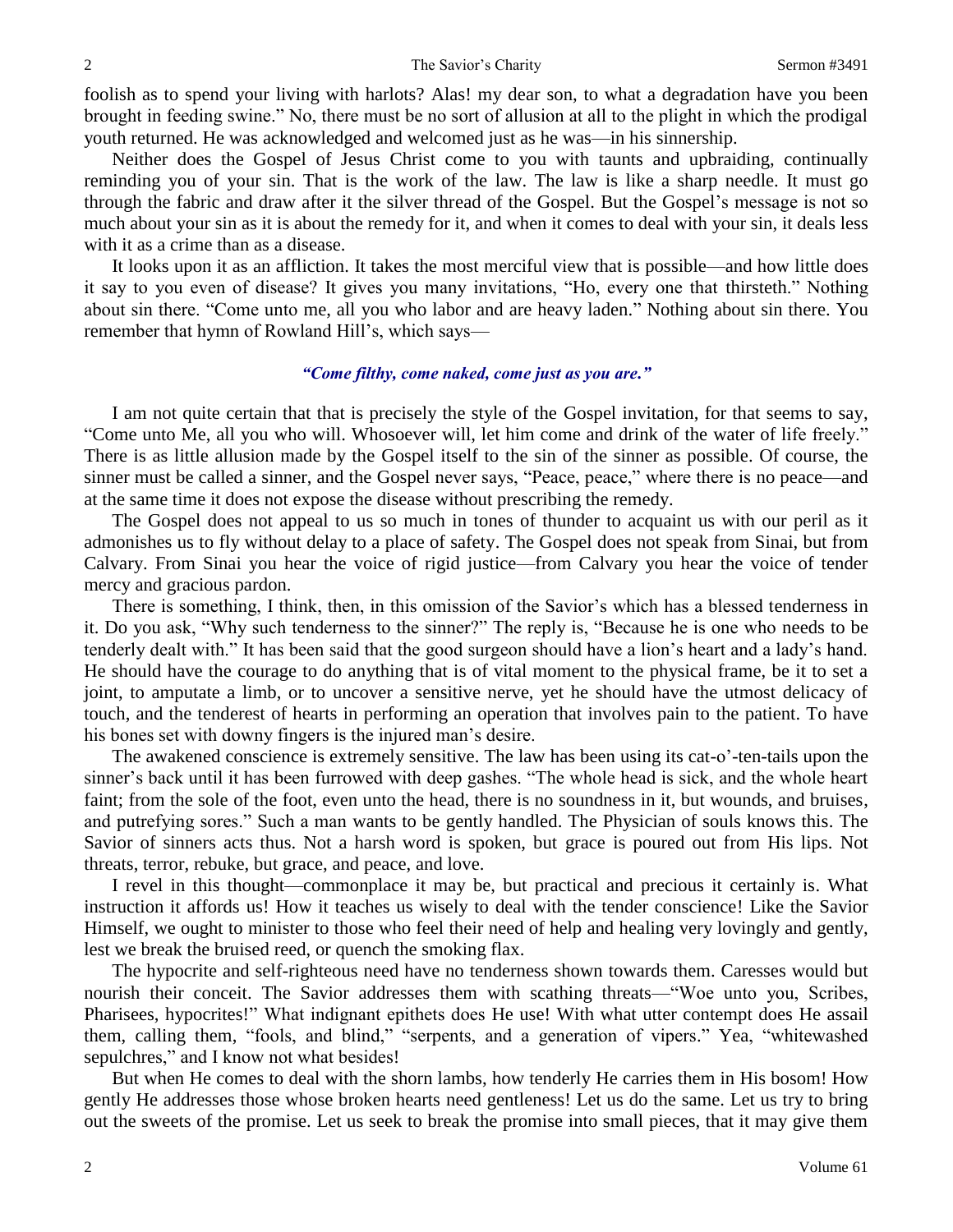the meaning and sense, so that they can understand it. Let us pray that the Holy Ghost, the Comforter, would effectually make us the instruments of comforting every soul that is depressed and disconsolate.

Not less remarkable is the *wisdom of the Savior.* You notice the question, "What wilt thou that I shall do unto thee?" It is a rule with Christ never to do for us what we can do for ourselves. He did not tell the man that he was blind, because the man knew that himself. He did not undertake to do the work of conscience.

In vain you look to Jesus Christ or to the Holy Spirit to do for a man that which it behooves the man to do for himself. This poor fellow could tell that he was blind, hence our Lord asked him a question which set his own mind to work. Now, dear friend, if you are desirous of being saved, Christ asks you, "What wilt thou that I shall do unto thee?" Your own conscience, if it is at all enlightened, will tell you that you have many sins that need to be forgiven. Why should Christ tell you that?

The inward monitor, when fully awakened, knows that there is much sin that you have committed which requires absolution and much sin cleaving to your nature from which you require to be cleansed. You have much depravity to overcome. Your conscience tells you so. Christ does not come to you in the Gospel and tell you this. He does not accuse you or excuse you in this way. With all mildness and gentleness, He puts the question thus, "What wilt thou that I shall do unto thee?"—as if to make the blind man really think of the darkness in which he had lived so long, of the scales that were over his eyes, and the disease that affected his optic nerve.

It was well to make him think of all this, that his conscience should be naturally and thoroughly exercised. It seems to me to have been a salutary lesson, without which he would never have felt the gratitude that the gift of sight should inspire. Full many a mercy we receive and inadequately appreciate, because we have never known the lack of it.

People who have never been sick in their lives are not so grateful for health as those who are restored after a long illness, or those who have often been cast upon a bed of languishing. Those who have never known the pinch of poverty are seldom so grateful as they ought to be for food and raiment. While this man could see nothing, he could discern a great deal with his inward consciousness.

His privation would suggest such manifold disadvantages that when he got the light, he would be sure to bless Christ for it. With the power of vision, once more to gaze upon the outward world, he would have a song in his mouth, as well as light in his eyes. It was wise in Christ thus to exercise his conscience that he might evoke his gratitude.

By means of this question, *Christ was giving the man lessons in prayer*. A schoolboy is encouraged by his master to apply to him if he finds any difficulty in his exercises that he cannot grapple with. Suppose it is the translation of a sentence from Latin into English. When he asks help, does the master at once take the matter out of his hands and do it for him? Certainly not. He says, "Where is your difficulty? Is it the meaning of that noun, or the construction of that verb, or what is it that perplexes you? Put your finger on the point that distresses you, and I will give you the assistance you require."

When the blind man said, "Thou, Son of David, have mercy on me," his request was valid, but vague. He craved mercy, but what particular mercy was he in want of? He had need to learn the sacred art of pleading. The most advanced Christian has need still to pray, "Lord, teach us how to pray."

I have noticed that though the disciples often heard Christ preach, they never said, "Lord, teach us how to preach"—but when they heard Him pray—you recollect the passage—"As he was praying in a certain place, the disciples said to him, Lord, teach us how to pray."

They were so astonished with such praying as the Savior's, that though, perhaps, they thought that they might emulate His preaching, His praying seemed too masterly, too infinitely above them, and they could not help exclaiming, "Oh! God, show us how to pray like that." They felt that the majesty of His prayer was a great thing if they could but attain unto it. They desired to be taught how to pray.

This is what Christ was doing with this man—He was teaching him how to pray. He did not at once open his eyes, but encouraged him to ask what he would should be done unto him. When the child first begins to walk, it runs, eager to catch hold of something. The mother gets a little farther back, and a little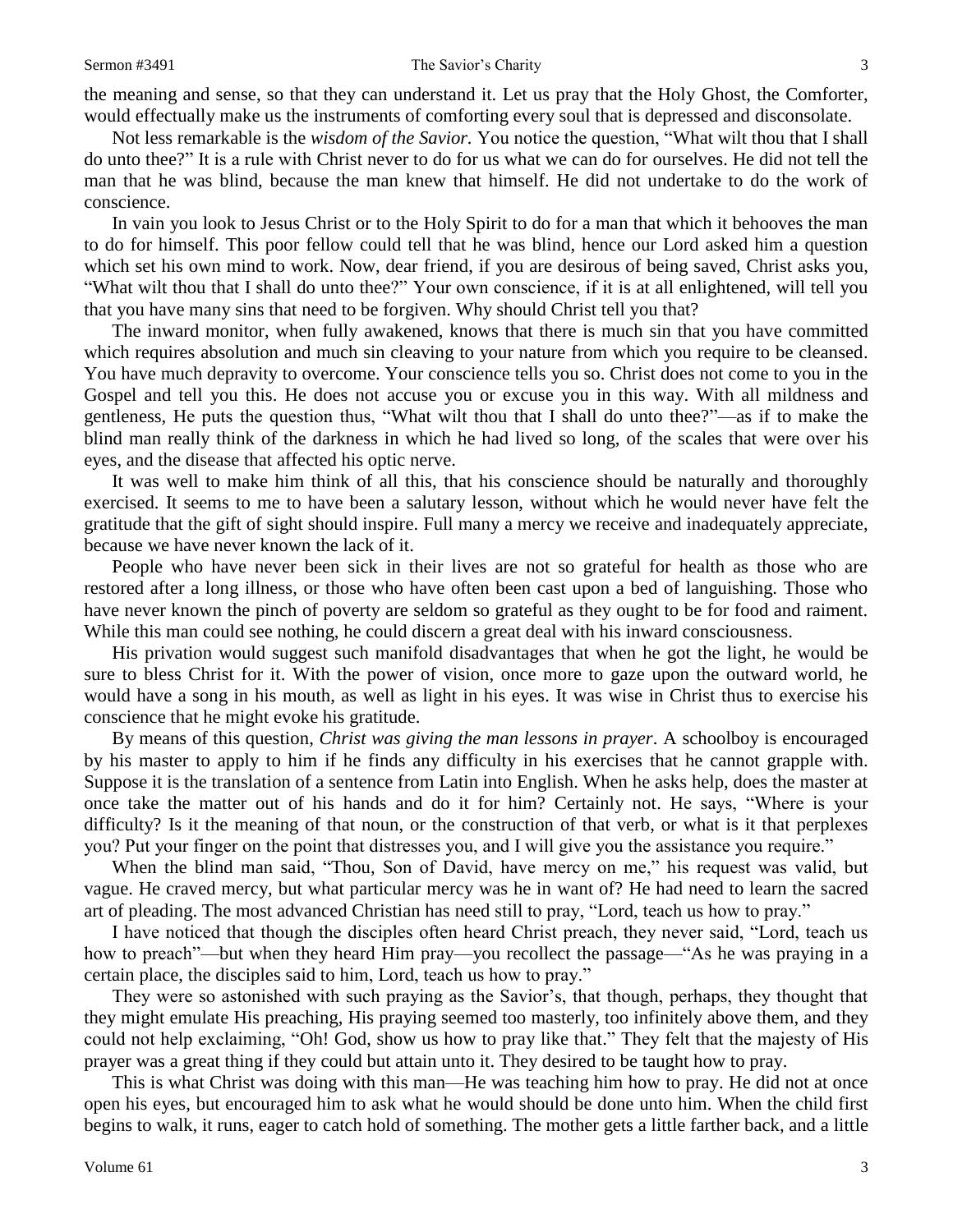farther, and the child goes tottering onwards to reach what it desires, and so it learns to walk. So is it with the mercy of God—He holds it out a little farther, and yet a little farther—that the soul may pray yet more. It was wisdom on the part of Christ, then, for this reason to propound the question.

And oh! what marvelous generosity this question implies! The Savior's liberality knows no bound. "What wilt thou that I shall do unto thee?" If the Messrs. Rothschild, or some other eminent capitalists were to place in one's hand a book of blank checks, and say, "There, draw what you like," it would be a liberality unheard of. To whatever extent a man may be willing to benefit his fellow man, there must be a limit. But when Jesus says, "What wilt thou that I shall do unto thee?" there is no limit to His resources, or His readiness to bestow. The will of the person of whom the question is asked may limit the petition, but as the Savior put it, He gave, as it were, a sort of challenge to the poor beggar to ask whatever he liked.

Now, brethren, this is much the way the Savior deals with all His people. "What wilt thou that I shall do unto thee?" Whatever your desire may be, He will hear you and attend to it. I say not that He will grant it to you if it be not for your profit, but He would have you tell Him what it is you are desirous to ask.

We have a specimen in this chapter of this kind of limitation—when James and John asked for something which our Lord thought it would do them no good to have. Nevertheless, if it be truly for your benefit and for His glory, you shall have it, ask what you will. You are not to dictate, but you may importune. You are not omniscient and therefore, your will can never be wiser than His—but you are God's child and therefore, your desire shall be very prevalent with Him. "Ask what you will, and it shall be done unto you."

Take this Book—the promises in it are exceeding great and inestimably precious—so great that no man need ever complain that they are not large enough for him to stretch himself upon them. There are promises of God in this Book, the bottom of which no man can ever touch—streams of mercy which flow on with such a volume of grace that it is impossible they should ever be exhausted. Even though we should be like that mighty one who drinks up Jordan at a draught, yet should we never exhaust the mighty promises of God.

I wish we could really feel how freely Christ gives. When we consider that He spared not His own self, but gave up His whole heart and emptied out His whole soul unto death for us, we can well understand that, having given Himself for us, He will also freely give us all things.

Thus much have I spoken concerning the question of our text as it interprets the goodwill of Christ. Let us now turn it over again—

#### **II.** AS IT APPEALS TO OURSELVES.

What do you think it ought to say to us? Or what should we say in response to it? It strikes me that, as it shows Christ's tenderness, so, on our part, *it ought to prompt a corresponding tenderness.* Horrible is the state of that man's mind who can presume upon Christ's tenderness and yet love sin. I have heard some preach the doctrine that God sees no sin in Jacob, neither iniquity in Israel, in such a way as to make you feel that they could not see any sin in the people of JEHOVAH's choice.

But I would like to feel that His great forbearance excited my scrupulousness. Does the Lord say that He can see no sin? Then I will see it all the more. Does He say of His exquisite tenderness, "You are all fair, my love; there is no spot in thee"—shall I, therefore, treat sin as though it were nothing, trifle with it and call it a nonentity?

Oh! no. I will weep because of the tenderness of Him who knows all about me. And though He is too gracious to throw my sin in my teeth, yet I will take care to bemoan it myself. God forgives me—and for that reason I cannot forgive myself. God casts my sin behind His back—therefore, I have it continually before my face. Such love as His makes me appear the more black, the more detestable in my own eyes.

If I had a friend who knew that I had some besetting sin, some grievous infirmity, and if that dear friend, out of the tenderness of his heart for me, never mentioned it to me, though it had aggrieved him much, should I, therefore, treat it with levity? Suppose I had injured him in business, do you think I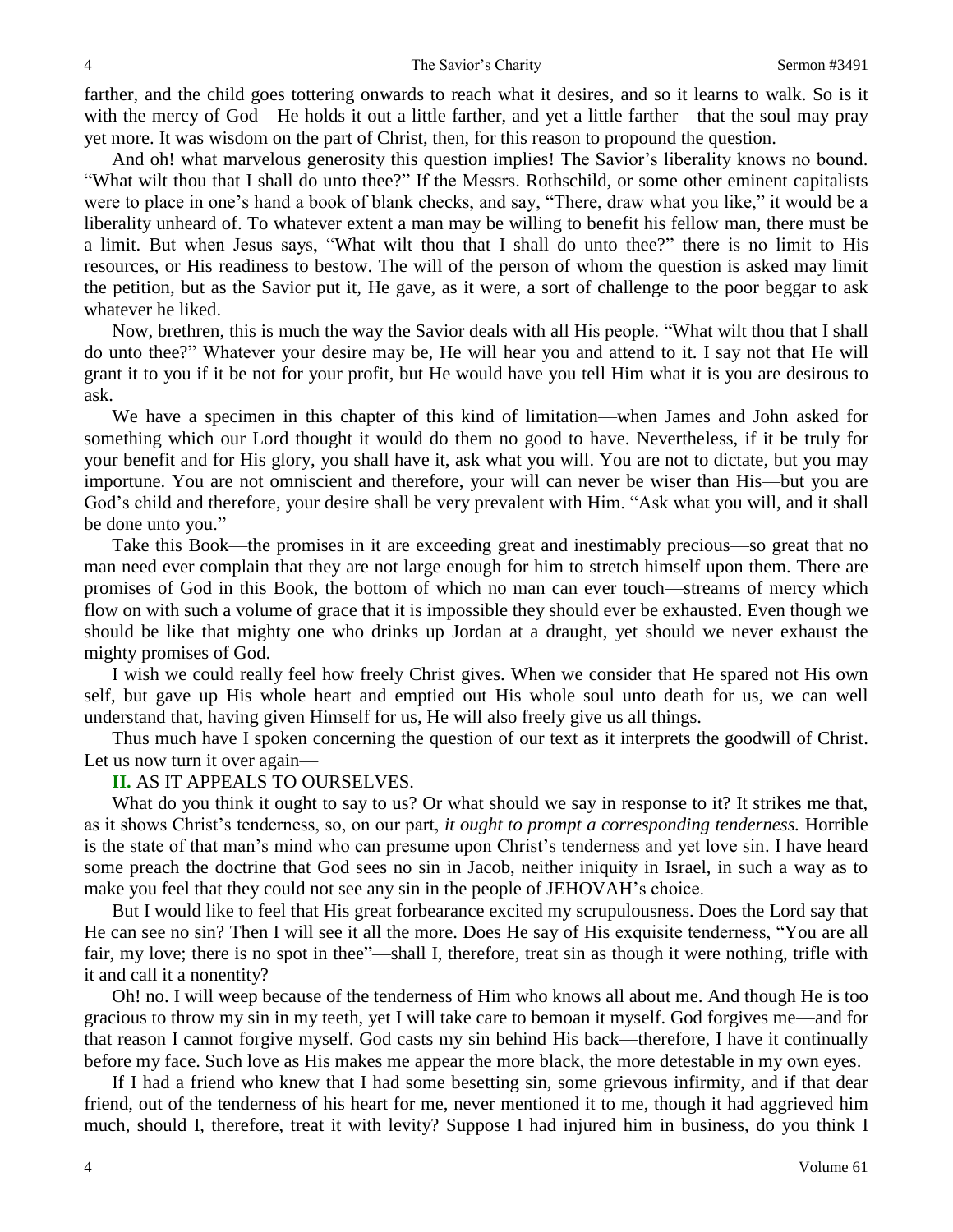#### Sermon #3491 **Sermon #3491** The Savior's Charity 5

should forget it for that reason? Or had I been the instrument of his losing some dear relative, and yet he never said a word to me about it, never upbraided me, never looked as if he felt that I had wronged him, never even hinted in a side way that I was the cause of his pain—well, I hope I speak honestly when I say that his kind reticence would wound and cut me to the heart more than if he spoke bitterly to me.

If you, as a servant, have committed a fault and your master never says a word by way of blame, I am sure you will feel the more sorry rather than the less concerned for the wrong you have done. If a man comes to me in a rage and calls me ill names, I consider, then, that whatsoever my fault may be, he has taken his revenge and I am not bound to humble myself—but when he says, "Ah! well, I will say nothing about it," or when he passes it over in silence and is as quiet and tender to me as if I had never done him an injury, why, then I must chastise myself, even if he will not chastise me. I must blame myself, since he will not blame me.

Dear Christian friends, let us cultivate a holy sensibility. There is what is called the sensitive plant, which turns up its leaves when it is touched. Let us be like that plant. If Christ has been tender to us, let us also be tender.

Did we not also say that Christ exhibits wisdom in the question which He put to this blind man? *Let us always seek to acquire wisdom*. The text suggests the idea of studying. "What wilt thou that I shall do unto thee?" How few students among us are studious to do the will of the Lord! They may take to studying Ezekiel, and Daniel, and the Revelation, and they get a blessing out of those three books, but I wish they would do a little more for the Master than they are ordinarily wont.

Some people are so busy studying the stars that they have no time to trim the lamps here below, and yet I think the stars would shine as brightly without their study, whereas the lamps below might give clearer light if only they gave them a careful trimming. But while this is the fault of some, the fault of others is that they are all for sowing, but they scatter seed out of an empty basket. They are all for working, but their tools are out of order. They would go a-fishing, but they forget to mend their nets.

It were well if some who are teachers were but learners. Martha worked for Christ, but Mary learned of Christ. A holy mixture of these employments would be profitable. Would we have Martha and Mary in one—first learn of Christ and then work for Christ—this would be comely. Very familiar is that quotation from Pope—

#### *"The proper study of mankind is man."*

I am not so sure that it deserves the currency it has obtained. It is hardly standard gold. The proper study of mankind is God, but in order to get to God one must know something about man. It is well for us to know something of man's ruined estate, and especially to be acquainted with our own weakness, our own danger, and our present exposure. Christian, study this. It is a very black book, but read on, for it is useful because of another book which shall follow. For, in order to get wisdom, we had need study the Scriptures, too, with a view to the practical testing of what we learn abroad.

This leads me to the remark that *it would be profitable to us were we to study our prayers*. Does that sound strange? You do not think it right to come to the Lord's Table without some degree of preparation—why should you not prepare to go to the mercy eat and to the throne of grace? If you were permitted to have an audience of Her Majesty, I will warrant you that if you intended to ask anything, you would weigh your thoughts and almost construct your sentences before you were ushered into her presence. Certainly you would not go without considering what you intended to ask.

When a man sends up a petition to the House of Commons, he knows what he wants—it were idle to throw together a mere jumble of words. It is true that the Holy Spirit has promised to help our infirmities, but He will not do for us what we can do for ourselves. I love extemporaneous prayer, for I believe that when the thoughts are clear, and the emotions vigorous, fit words will not be wanting.

But I am not so fond of extemporaneous prayer when the sentiment itself is extemporized. Let a sermon be delivered extempore, it will be doubtless more effective than the reading of an elaborate essay, but it would be a poor sermon which the preacher never thought about before he uttered it. I have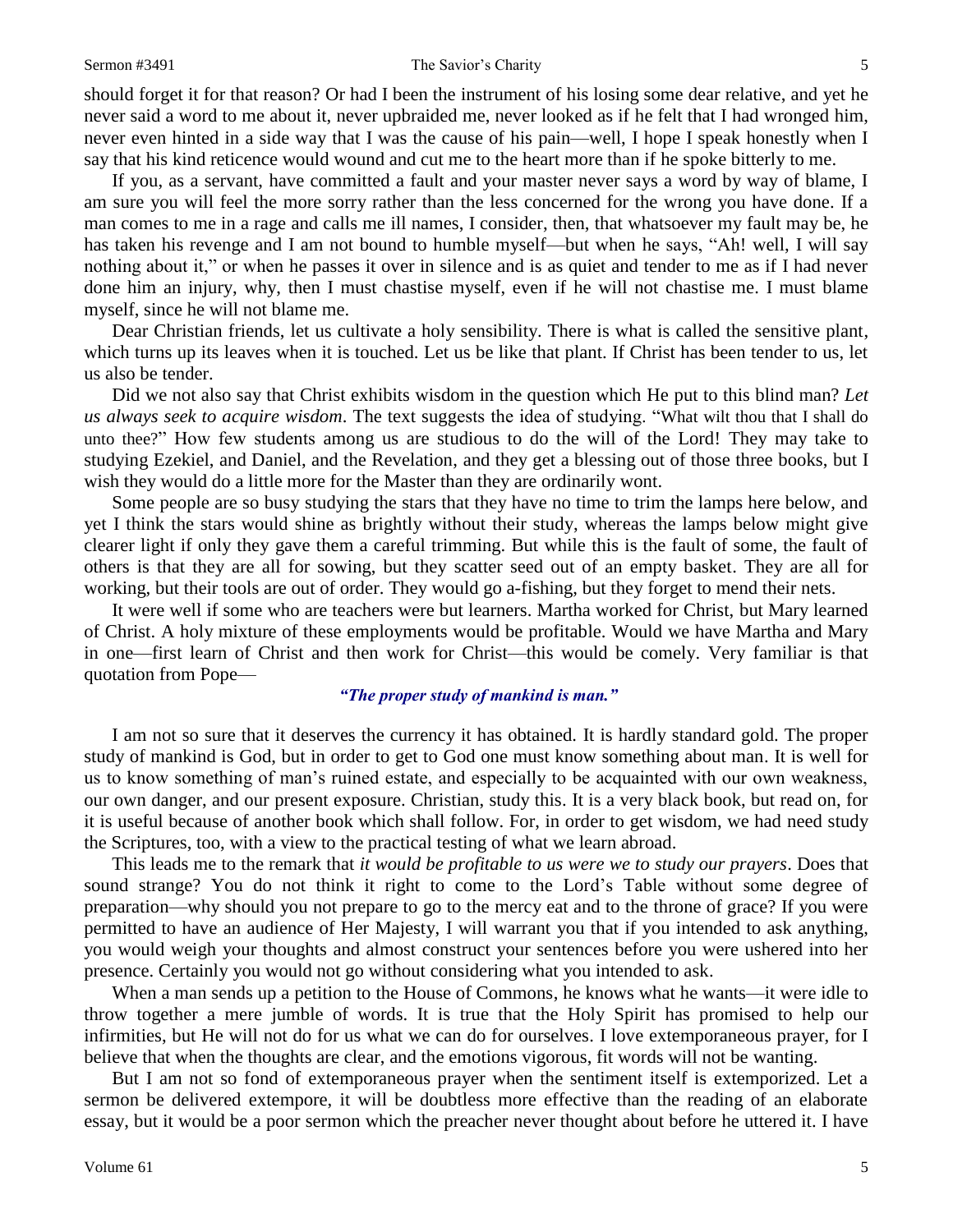heard of a certain divine, who, after preaching, observed to some of his hearers that he had never thought of it before he went into the pulpit. The answer he got was, "That is just what we suspected." They had noticed how void it was of meaning and method.

We ought to well consider our prayers. Are we not told that we have not because we ask amiss? I fear we often ask amiss from want of preparation. The archer, when he draws his bow, not only puts his whole strength into the effort, but he diligently takes aim before he actually discharges his arrow. So let the suppliant pray. "Unto thee," says David, "will I direct my prayer." Follow David's example, my friend. Be considerate of the requests you present before the Most High.

The generosity involved in our Lord's question, "What wilt thou that I shall do unto thee?" supplies us with *a strong incentive to boldness at the throne of the heavenly grace*. This is our last thought. Should we not seek much liberty in prayer when we are encouraged by such liberality, such a profusion of grace? Let us not be so reluctant to ask while our Lord and Master is so ready to supply. "Open thy mouth wide, and I will fill it," says our God.

A traveler thinks that this passage must bear an allusion to a custom which prevails in the East and was practiced not many months ago by a Persian Shah. The monarch told one of his subjects to open his mouth, and when the man had done so, he began to put into it diamonds, pearls, emeralds, rubies, and all sorts of jewels. Well, though I suppose that these are not very pleasant things to have in one's mouth, I can readily understand that a man who knew he was to have as many of them as he could hold in his mouth would open his mouth rather wide.

And are not God's mercies so rich that they are like diamonds of the first water and jewels beyond all price? Surely there should be no need to press the exhortation, "Open thy mouth wide," when the promise says, "I will fill it." We do not ask enough. This is a complaint which was never brought against any poor mendicant in quest of this world's comforts, and yet it is a complaint which God brings against us. Our puny souls do not crave so much as His infinite bounty is willing to bestow.

Let us so account of God as that courtier whom Alexander bid to ask what he would. He asked for so much that the king's treasurer was staggered at the demand. Not so Alexander the Great. He said, though it was much for a subject to ask, it was not much for Alexander to give. Let the riches of God's glory, rather than the meanness of your own estate, measure the compass of your requests, when He says, "What wilt thou that I shall do unto thee?"

Now the Savior is present with us in Spirit. He will soon be here in Person. I think I hear His voice as He puts this question, in loving tones, to each one of us, "What wilt *thou* that I shall do unto thee?" You aged folks who have passed your "best days" (as they are called, though I hope your best days are really now coming), what would you that Christ should do unto you?

You venerable saints, if you have little to ask for yourselves in this world, what will you ask for us who are bearing the heat and burden of the day? You soldiers of Christ, who are in middle life, what would you that Christ should do unto you? Have you no children to pray for, no household mercies to seek, no troubles from which you would be delivered?

And you young men and maidens, the Master says to you, "What wilt thou that I shall do unto thee?" If you can, I trust you will put up a desire while you are in your pews. If not, let the question greet you at the bedside, where you have bowed so often. Pause a while before you pray. Think what you shall ask. It may be that the Lord, who appeared unto Solomon and said, "I will give thee whatsoever thou shalt ask," may have appeared to you to make this the night of mercy.

Ask not wealth of Him, ask not honor, ask not rank and station, but ask Him to give you His dear Son. Ask to have the Savior to be yours forever—and if you ask this, it will be a wide-mouthed prayer, but God will answer it, and you shall have this grateful response, "According to your faith be it done unto you." Amen.

#### **EXPOSITION BY C. H. SPURGEON**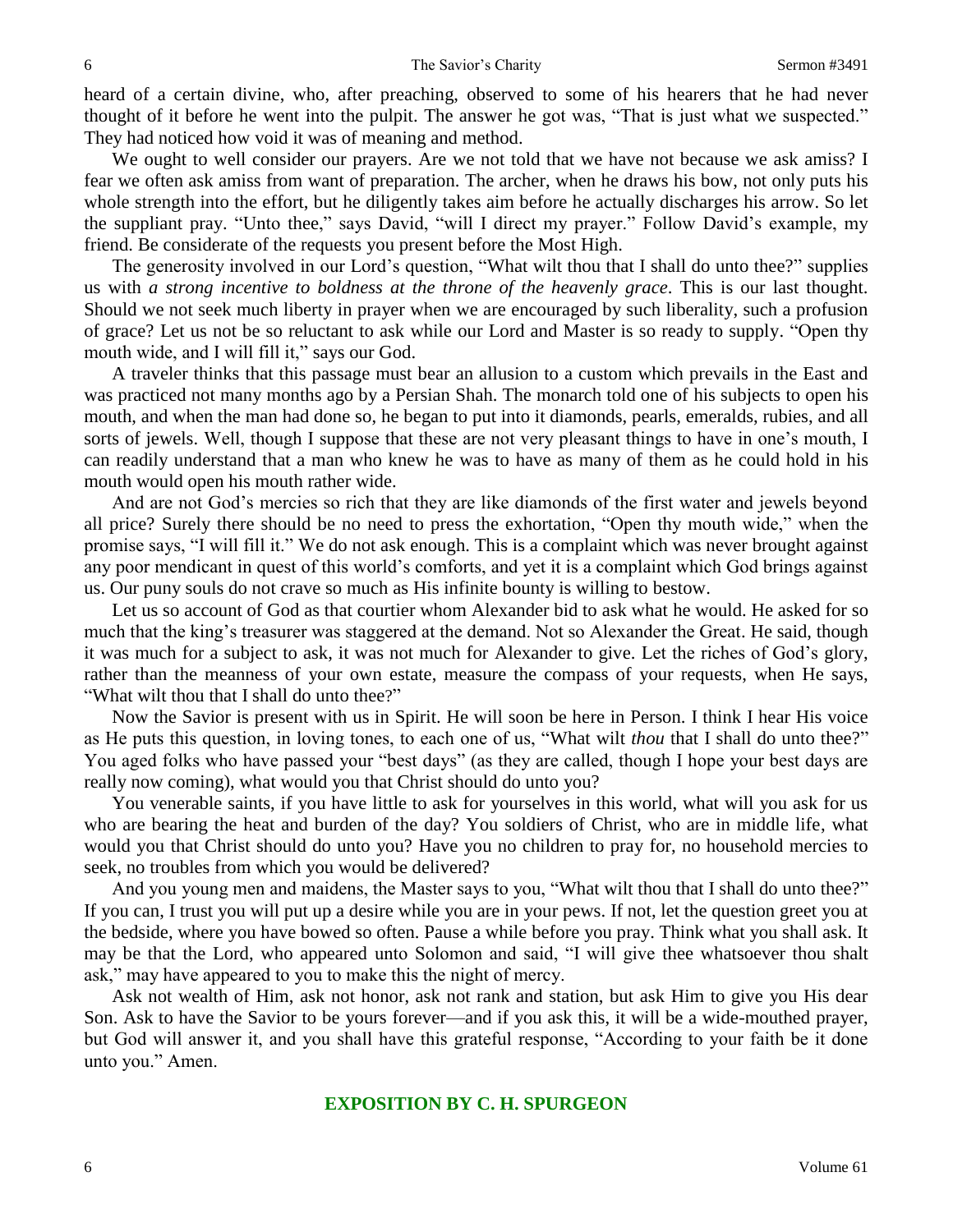#### *MARK 10:13-27, 32-52*

**Verse 13.** *And they brought young children to him, that he should touch them: and his disciples rebuked those that brought them.*

They thought them too little, too insignificant, and that the Master had greater things to do. But He thought not so. None are too little for Him. He receives even childish honors to Himself.

**14.** *But when Jesus saw it, he was much displeased, and said unto them, Suffer the little children to come unto me, and forbid them not: for of such is the kingdom of God.*

Many of them come into that kingdom and all who come there must be like them. The child is not the hardest subject of conversion. Nay, rather—

**15.** *Verily I say unto you, Whosoever shall not receive the kingdom of God as a little child, he shall not enter therein.*

Instead of growing wiser, in order to be fit for Christ, we must be more conscious of ignorance, more trustful towards Him, more dependent upon Him, more childlike.

**16-18.** *And he took them up in his arms, put his hands upon them, and blessed them. And when he was gone forth into the way, there came one running, and kneeled to him, and asked him, Good Master, what shall I do that I may inherit eternal life? And Jesus said unto him, Why callest thou me good? there is none good but one, that is, God.*

He did not here unveil His Deity to that young man, but if he had thought a while, he might have seen it. However, He answered his question. "If you are to be saved by your doings, this is what you have to do—not attend to sacraments and go through performances, but this."

**19-20.** *Thou knowest the commandments, Do not commit adultery, Do not kill, Do not steal, Do not bear false witness, Defraud not, Honour thy father and mother. And he answered and said unto him, Master, all these have I observed from my youth.*

And he probably had very cautiously and anxiously done so, yet, for all that, he had not really kept all those commands without a flaw. We are right well sure of that, but as yet his eyes were not open to see his own shortcomings.

**21.** *Then Jesus beholding him loved him.*

There was so much that was amiable about him.

**21.** *And said unto him, One thing thou lackest: go thy way, sell whatsoever thou hast, and give to the poor, and thou shalt have treasure in heaven: and come, take up the cross, and follow me.* 

He knew that there was a weak point in the young man's character—that he did not yet supremely love God, but loved his wealth—that he was living for this world, after all. And are there not many such—most correct in character? No one could point to a single flaw in their morals, but they are living purely for self—altogether that they may buy and sell and get gain. No thought of God, except a fear lest they should come under His rod—but no thought of serving Him, or laying themselves out for His glory—nor much thought, either, for their fellow men. Christ had hit the blot—marked it out for him.

**23.** *And the disciples were astonished at his words.* 

For the Rabbis had pretty well taught that money would answer everything—that if you could give so much, and pay so much, it was all well with you. Christ went against all such teaching, and showed that, in this respect, money was of no service—in fact, that it often was a hindrance.

**24.***. But Jesus answereth again, and saith unto them, Children, how hard is it for them that trust in riches to enter into the kingdom of God!*

It is an impossibility. Only God can do it.

**25-35.** *It is easier for a camel to go through the eye of a needle, than for a rich man to enter into the kingdom of God. And they were astonished out of measure, saying among themselves, Who then can be saved? And Jesus looking upon them saith, With men it is impossible, but not with God: for with God all things are possible. And they were in the way going up to Jerusalem; and Jesus went before them: and they were amazed; and as they followed, they were afraid. And he took again the twelve, and began to*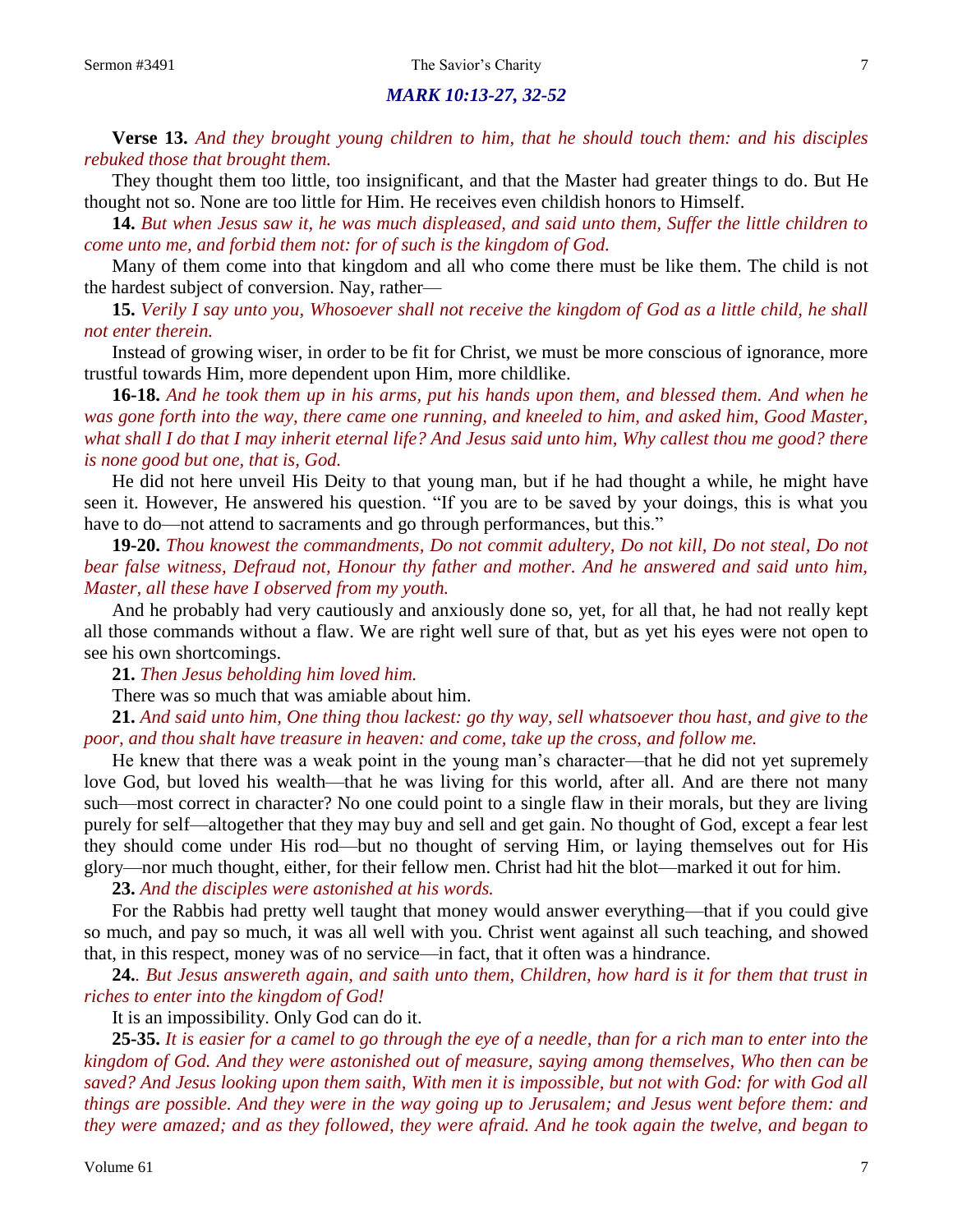*tell them what things should happen unto him, Saying, Behold, we go up to Jerusalem; and the Son of man shall be delivered unto the chief priests, and unto the scribes; and they shall condemn him to death, and shall deliver him to the Gentiles: And they shall mock him, and shall scourge him, and shall spit upon him, and shall kill him: and the third day he shall rise again.*

From the number of these sentences it is clear that our Savior entered into a very detailed account of His sufferings, dwelling upon each particular which He plainly foresaw, wherein we see His prophetic character. But it is more to our point to see that He knew beforehand what it would cost Him to redeem our souls—

> *"When the Savior knew the price of pardon Was His blood, His pity never withdrew."*

He knew not only that He must die, but He knew all the circumstances of pain and shame with which that death should be attended. They should condemn Him, deliver Him to the Gentiles, mock Him, scourge Him, spit upon Him and kill Him.

Thus we learn that we also should dwell in holy, grateful meditation upon every point of our Lord's passion. There is something in it. He would not, Himself, thus have divided it out, and laid it, as it were, piece by piece, if He had not intended us to do with it as they did with the burnt offering of old, when they divided it—a picture of what every intelligent, instructed believer should do with the passion of His Master.

He should try to look into the details of the great sacrifice and have communion with God therein. Now, albeit that this revelation of His coming shame, and sorrow, and death afflicted the hearts of His disciples, yet, for all that, observe what they did.

**35.** *And James and John, the sons of Zebedee, come unto him, saying, Master, we would that thou shouldest do for us whatsoever we shall desire.*

Strange request! First of all, read those words, "We would that thou shouldest do for us." Now the genuine spirit of a Christian is not to ask that something should be done for him, but to ask his Master, especially in such a time as that, what they could do for Him. Christ was all unselfishness, but His disciples had not yet learned the lesson. "We would that thou shouldest do for us."

And then see how much they indulged their ambition. "We wouldest that thou shouldest do for us whatsoever we desire." And yet I question whether we are, any of us, free from this spirit. For when the Lord reproves us a little and we have not everything our own way, how apt we are to rebel! The fact is, we have got this tincture—this gall—in us—we would that He should do for us whatsoever we shall desire. Should it be according to your mind? Should the disciple dictate to his Master? Should the child be lord of the family?

**36-39.** *And And he said unto them, What would ye that I should do for you? They said unto him, Grant unto us that we may sit, one on thy right hand, and the other on thy left hand, in thy glory. But Jesus said unto them, Ye know not what ye ask: can ye drink of the cup that I drink of? and be baptized with the baptism that I am baptized with? And they said unto him, We can.* 

Again, He might have said, "Ye know not what ye say."

**39-40.** *And Jesus said unto them, Ye shall indeed drink of the cup that I drink of; and with the baptism that I am baptized withal shall ye be baptized: But to sit on my right hand and on my left hand is not mine to give; but it shall be given to them for whom it is prepared.*

They are not content, you see, with being ambitious themselves—they would fire Him with ambition—that humble, lowly servant of God, who had laid aside for a while the power to distribute crowns and thrones. But He does not forget Himself, nor the position which He had taken up in reference to the Father, but said, "It is not mine to give."

**41-43.** *And when the ten heard it, they began to be much displeased with James and John. But Jesus called them to him, and saith unto them, Ye know that they which are accounted to rule over the Gentiles*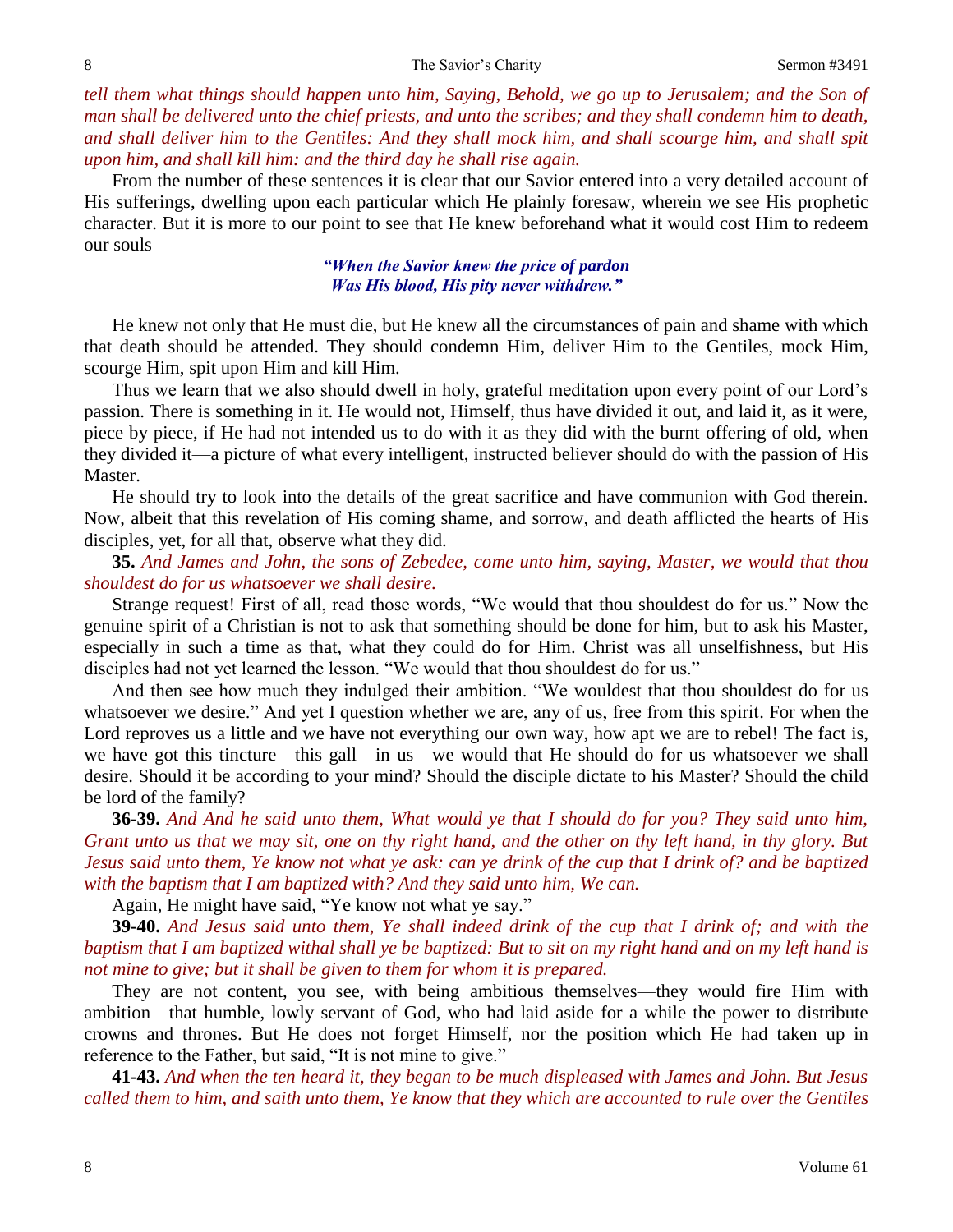#### Sermon #3491 The Savior's Charity 9

## *exercise lordship over them; and their great ones exercise authority upon them. But so shall it not be among you:*

However, how sad the contrast is—the Master's thoughts all taken up with His death for others and their thoughts occupied with little petty jealousies as to who should be the greatest! It is a sad thing when this creeps into Christian churches (and it still does), when souls are perishing, and this poor world wants our weeping eyes and our laborious hands, and we get to quarreling about points of precedence.

This brother thinks the other too forward. This one has not enough respect paid to him. This one has spoken sharply and the other cannot bear it. Oh! what poor disciples we are! What a blessing it is we have a patient Master, who still bears with us, and will not leave us until He has infused His own spirit into us, which spirit is the spirit of self-denial, self-abnegation—the spirit which desires not its own, but looks on the things of others. God grant us all to be full of it.

**43.** *But whosoever will be great among you, shall be your minister:* Your servant.

**44.** *And whosoever of you will be the chiefest, shall be servant of all.* 

And that is the way to be truly great in the church of God—it is to be less and less in your own esteem, and willing to be nothing. The way up is downward. That is not a contradiction, but it is a paradox. Sink, and you shall rise. Be willing to serve the very least and you shall have honor among your brethren. Remember that the King of kings was the servant of servants. "Whosoever of you will be the chiefest, shall be servant of all."

**45-49.** *For even the Son of man came not to be ministered unto, but to minister, and to give his life a ransom for many. And they came to Jericho: and as he went out of Jericho with his disciples and a great number of people, blind Bartimaeus, the son of Timaeus, sat by the highway side begging. And when he heard that it was Jesus of Nazareth, he began to cry out, and say, Jesus, thou Son of David, have mercy on me. And many charged him that he should hold his peace: but he cried the more a great deal, Thou Son of David, have mercy on me. And Jesus stood still, and commanded him to be called. And they call the blind man, saying unto him, Be of good comfort,* 

"Cheer up." That would be a very exact translation.

**49-51.** *Rise; he calleth thee. And he, casting away his garment, rose, and came to Jesus. And Jesus answered and said unto him, What wilt thou that I should do unto thee?*

Do you notice here a sort of gentle rebuke that the Savior gives to James and John? Read the thirtysixth verse, and then read this again. "He said unto them, What would ye that I should do for you?" And now here is a blind beggar, and He sweetly puts the same question to Him, "What wilt thou that I shall do unto thee?"

### **51.** *The blind man said unto him,*

And here he might well have shamed John and James. He asked for no thrones or kingdoms.

### **51.** *Lord, that I might receive my sight.*

"Lord, that I might look up." That is the word he used exactly, for no doubt he had been conscious that the light came from the sun as he felt its warmth upon him as he sat by the wayside. And therefore, he thought that seeing must be looking up towards the place from where the sunlight came. "Lord, that I might look up."

**52-53.** *And Jesus said unto him, Go thy way; thy faith hath made thee whole. And immediately he received his sight, and followed Jesus in the way.*

It is a very remarkable thing that you will not often find the Lord Jesus Christ granting a favor without ascribing it to some excellency in the person to whom He grants it. It is generally, "Great is thy faith," or something of that sort—"I have not seen such faith." Now this is a very remarkable thing, because we know there really was nothing whatever in the persons that they should deserve His great favor.